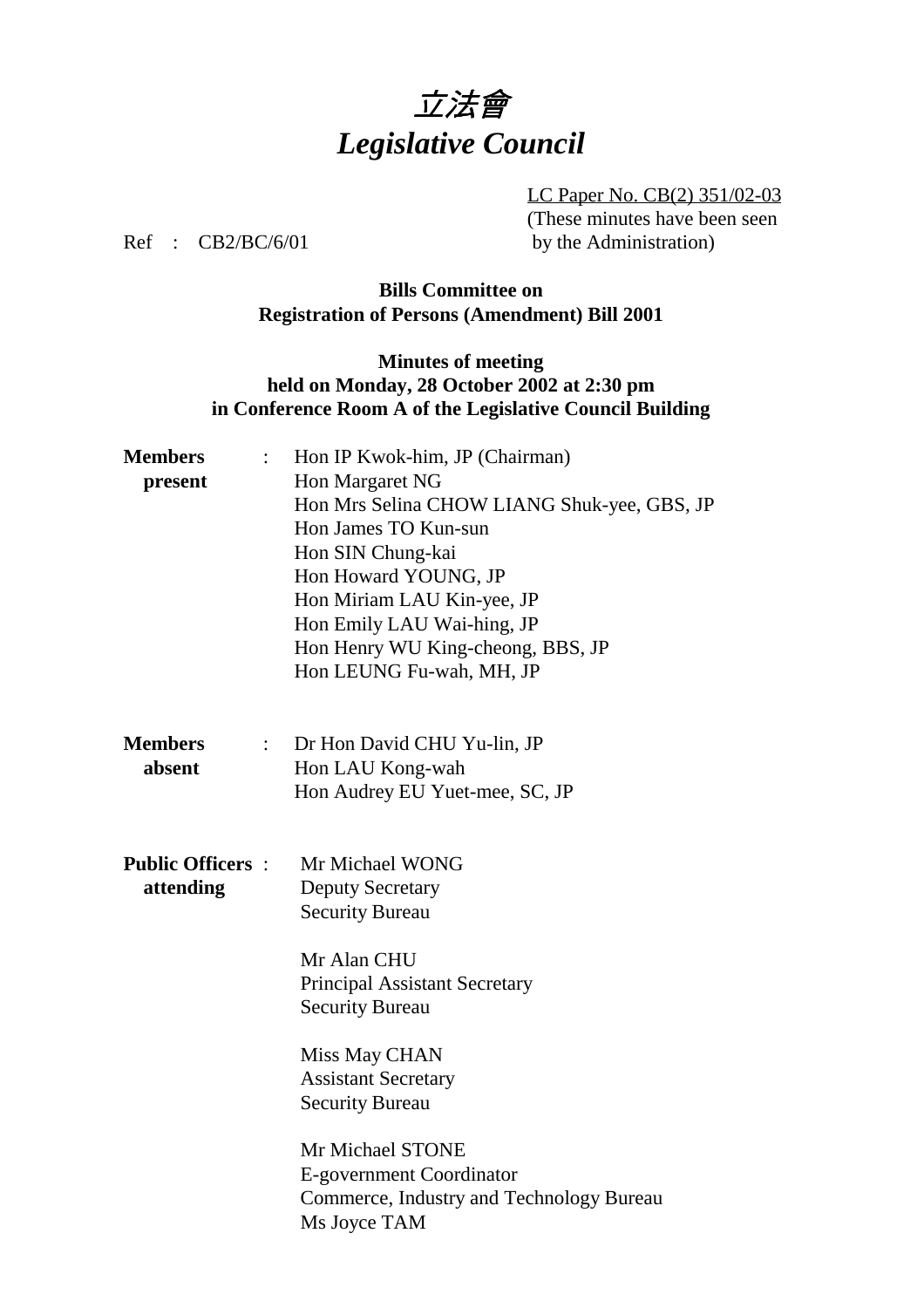|                 | <b>Principal Assistant Secretary</b>     |
|-----------------|------------------------------------------|
|                 | Commerce, Industry and Technology Bureau |
|                 | Mr Gilbert MO                            |
|                 | Deputy Law Draftsman                     |
|                 | Department of Justice                    |
|                 |                                          |
|                 | Mr WONG Tat-po                           |
|                 | Deputy Director                          |
|                 | <b>Immigration Department</b>            |
|                 |                                          |
|                 | Mr WONG Wai-man, Raymond                 |
|                 | <b>Assistant Director</b>                |
|                 | <b>Immigration Department</b>            |
|                 |                                          |
|                 | Mr TSOI Hon-kuen                         |
|                 | <b>Assistant Director</b>                |
|                 | <b>Immigration Department</b>            |
|                 |                                          |
|                 |                                          |
| <b>Clerk</b> in | Mrs Sharon TONG                          |
| attendance      | Chief Assistant Secretary (2) 1          |
|                 |                                          |
|                 |                                          |
| <b>Staff</b> in | : Mr Arthur CHEUNG                       |
| attendance      | Senior Assistant Legal Adviser 2         |
|                 |                                          |
|                 | Mr Raymond LAM                           |
|                 | Senior Assistant Secretary (2)5          |
|                 |                                          |

 $-2 -$ 

### **I. Meeting with the Administration**

The Bills Committee deliberated (index of proceedings attached at **Annex**).

- 2. The Bills Committee requested the Administration to provide
	- (a) Statistics about the number of requests received from other government departments for the provision of registration of persons data by the Immigration Department (ImmD) and the number of requests turned down by ImmD in the past one or two years;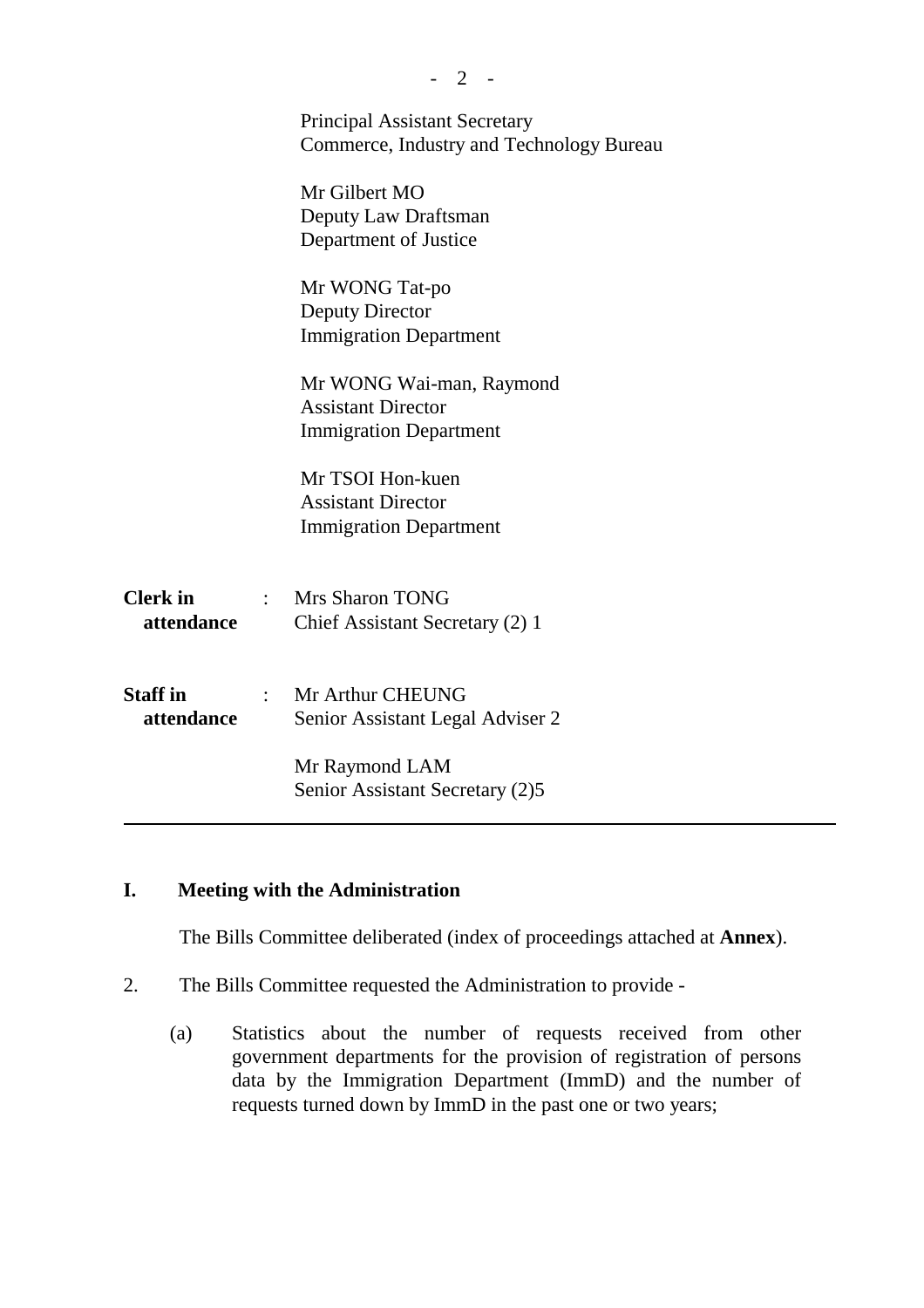- (c) A response on access to (including access by the Chief Secretary for Administration) and the use of Police's checking records when smart card readers were adopted to conduct identity checks and opportunity for abuse;
- (d) Information on the maintenance of records on the checking of identity cards by the Police before and after the smart identity card was introduced;
- (e) Information on the number and ranking of law enforcement officers to be issued with handheld smart card readers, the work flow and the ranking of officers to be authorised to access the relevant logs; and
- (f) A paper explaining the provision of Regulation 11(3) of the Registration of Persons Regulations (Cap. 177) and the legal basis for Police to take thumbprints for the purpose of identity checks.

## **II. Dates of subsequent meetings**

3. Members agreed that further meetings be scheduled for 11 November 2002 at 10:45 am and 14 November 2002 at 10:45 am to continue discussion with the Administration. Members also agreed that the Privacy Commissioner for Personal Data be invited to the meeting on 11 November 2002 to discuss privacy compliance audit relating to the smart identity card scheme.

(*Post-meeting note* : As the Chairman had other commitment on 11 November 2002, the meeting scheduled for 11 November 2002 was subsequently cancelled on the advice of the Chairman and the Privacy Commissioner for Personal Data was invited to the meeting on 14 November 2002.)

4. There being no other business, the meeting ended at 4:30 pm.

Council Business Division 2 Legislative Council Secretariat 13 November 2002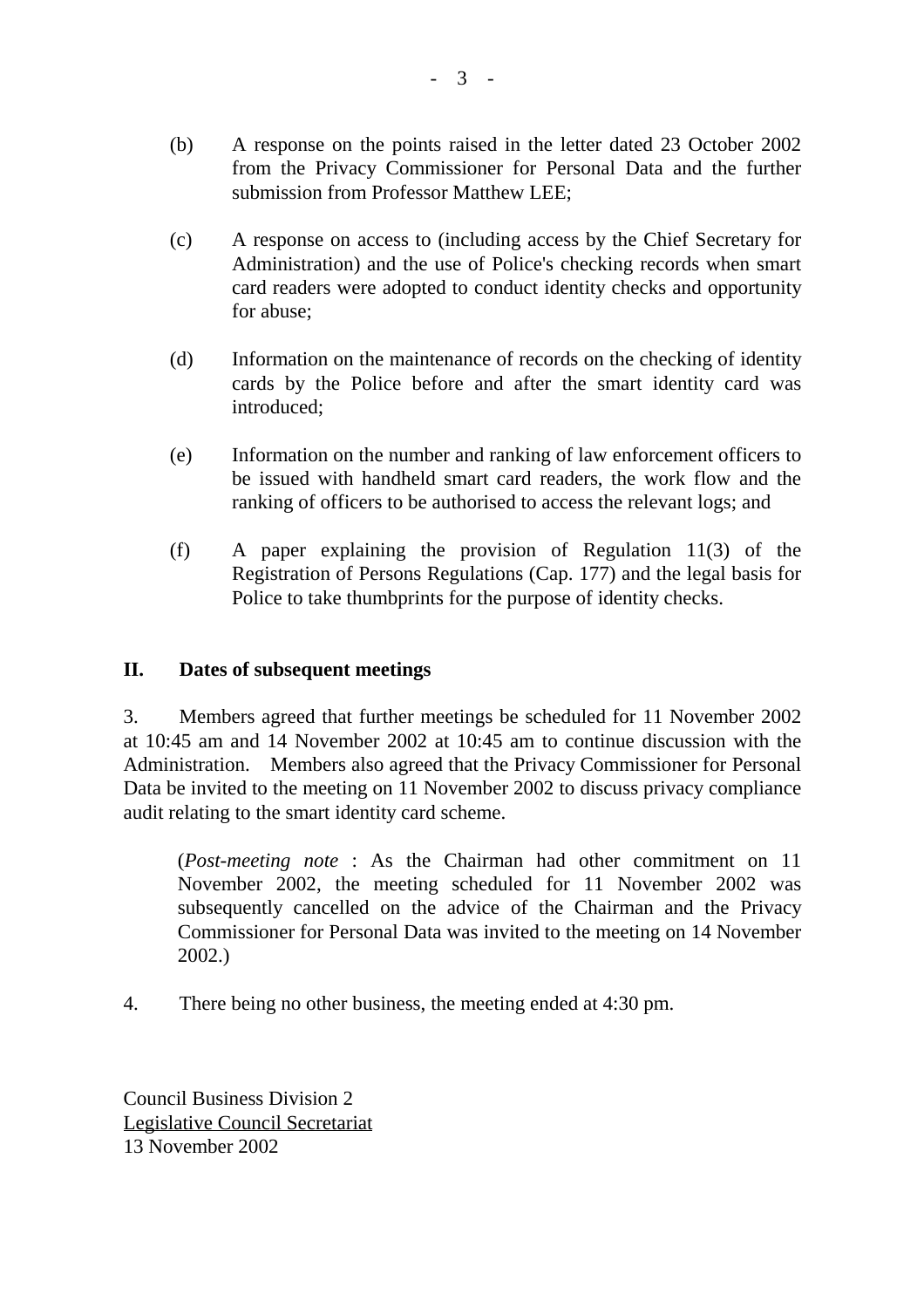#### **Proceedings of the meeting of the Bills Committee on Registration of Persons (Amendment) Bill 2001 on Monday, 28 October 2002 at 2:30 pm in Conference Room A of the Legislative Council Building**

| <b>Index</b>         | <b>Speaker</b>                                 | Subject(s)                                                                                                                                                                                                                                                    | <b>Action</b><br>required                                                                                                                                                                                                                                                                   |
|----------------------|------------------------------------------------|---------------------------------------------------------------------------------------------------------------------------------------------------------------------------------------------------------------------------------------------------------------|---------------------------------------------------------------------------------------------------------------------------------------------------------------------------------------------------------------------------------------------------------------------------------------------|
| $000000 -$<br>000239 | Chairman                                       | Relevant papers                                                                                                                                                                                                                                               |                                                                                                                                                                                                                                                                                             |
| $000240 -$<br>000711 | Admin                                          | Briefing on the Administration's paper entitled<br>"Provision of Registration of Persons Records"<br>(LC Paper No. CB(2) 150/02-03(01)).                                                                                                                      |                                                                                                                                                                                                                                                                                             |
| $000712 -$<br>001204 | Chairman<br>Admin                              | Requests received from other government<br>departments for the provision of registration of<br>persons data by the Immigration Department<br>(ImmD) and requests turned down by ImmD in<br>the past one or two years.                                         | The Administration to<br>provide statistics about<br>the number of requests<br>received from other<br>government<br>departments for the<br>provision of registration<br>of persons data by the<br>ImmD and the number<br>of requests turned down<br>by ImmD in the past<br>one or two years |
| $001205 -$<br>002355 | Hon Margaret<br><b>NG</b><br>Chairman<br>Admin | Mechanism<br>and<br>responsible<br>for<br>party<br>conducting privacy compliance and provision<br>of resources to the Office of the Privacy<br>Commissioner for Personal Data in conducting<br>privacy compliance audit.                                      |                                                                                                                                                                                                                                                                                             |
| $002356 -$<br>003332 | Hon Emily LAU<br>Chairman<br>Admin             | Existing mechanism for monitoring privacy<br>compliance<br>and<br>the<br>need<br>for<br>privacy<br>compliance audit by an independent body.<br>Invitation to the Privacy Commissioner for<br>Personal Data (the Privacy Commissioner) to<br>the next meeting. | The Administration to<br>provide a response to<br>the points raised in the<br>letter dated 23 October<br>2002 from the Privacy<br><b>Commissioner for</b><br><b>Personal Data and the</b><br>further submission from<br><b>Professor Matthew LEE</b>                                        |
| 003333 -<br>004129   | Hon SIN Chung-<br>kai<br>Admin<br>Chairman     | Whether there was a need for privacy<br>compliance audit and appropriateness of setting<br>out in the Registration of Persons Ordinance<br>the duty of the Privacy Commissioner to<br>conduct privacy compliance audit.                                       |                                                                                                                                                                                                                                                                                             |
| $004130 -$<br>004307 | Hon Miriam<br>LAU<br>Chairman                  | Proposed code of practice relating to the smart<br>ID card system                                                                                                                                                                                             |                                                                                                                                                                                                                                                                                             |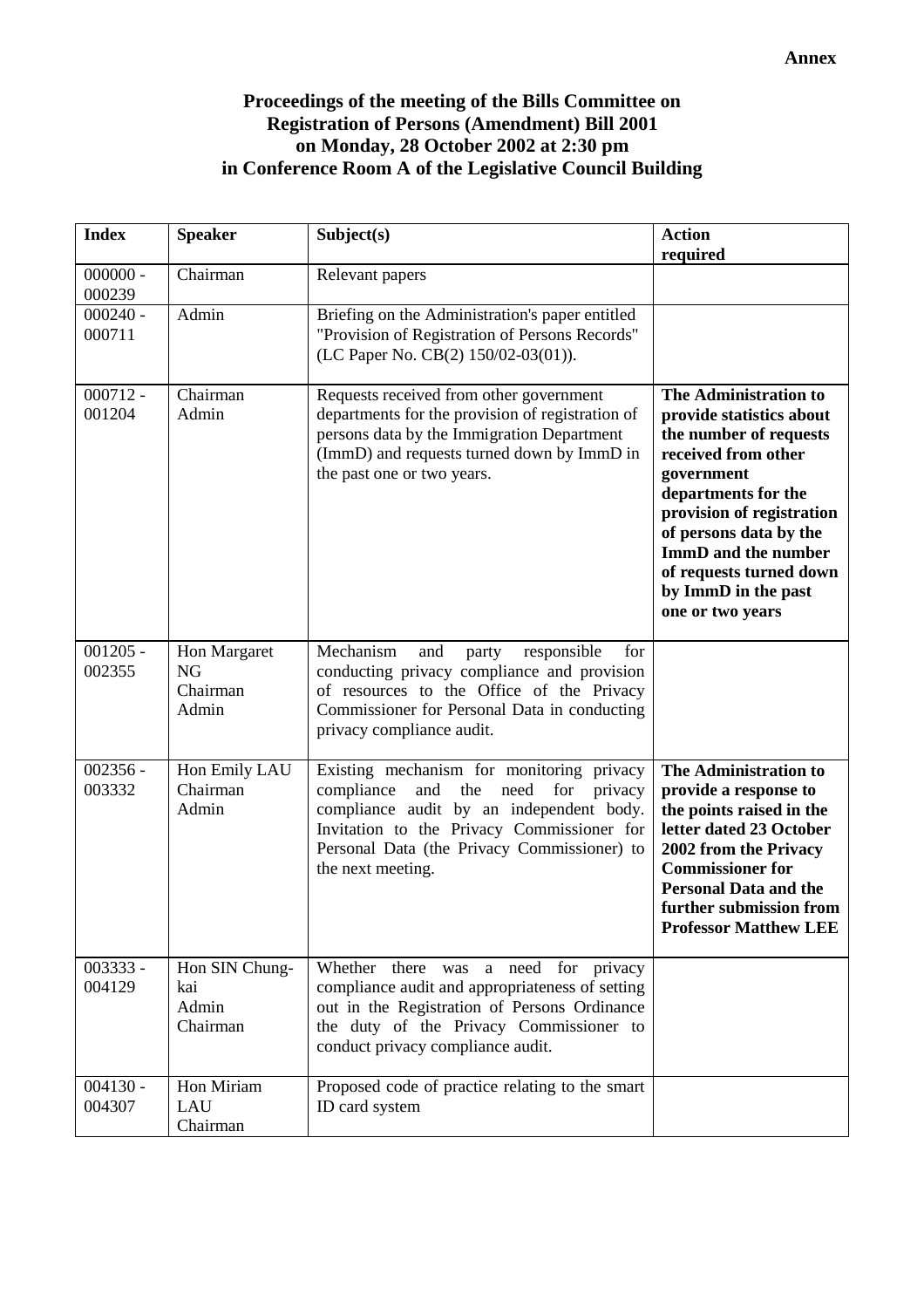| 004308 -<br>004715   | Admin                                          | Briefing on the Administration's paper entitled<br>"Driving licence functions and handheld smart<br>card readers" (LC Paper No. CB(2) 150/02-<br>$03(02)$ ).                                                                                                                                                                                              |                                                                                                                                                                                                                                                                                               |
|----------------------|------------------------------------------------|-----------------------------------------------------------------------------------------------------------------------------------------------------------------------------------------------------------------------------------------------------------------------------------------------------------------------------------------------------------|-----------------------------------------------------------------------------------------------------------------------------------------------------------------------------------------------------------------------------------------------------------------------------------------------|
| $004716 -$<br>005216 | Hon Howard<br><b>YOUNG</b><br>Admin            | Address records maintained respectively by the<br>Transport Department and ImmD and functions<br>of handheld smart card readers.                                                                                                                                                                                                                          |                                                                                                                                                                                                                                                                                               |
| $005217 -$<br>010234 | Hon Margaret<br><b>NG</b><br>Admin<br>Chairman | Whether the checking of a person's driving<br>licence would be accompanied by the checking<br>of his smart identity card and access to<br>(including access by the Chief Secretary for<br>Administration) and the use of Police's<br>checking records when smart card readers were<br>adopted to conduct identity checks<br>and<br>opportunity for abuse. | The Administration to<br>provide a response on<br>access to (including<br>access by the Chief<br><b>Secretary for</b><br>Administration) and the<br>use of Police's checking<br>records when smart<br>card readers were<br>adopted to conduct<br>identity checks and<br>opportunity for abuse |
| $010235 -$<br>010842 | Hon Miriam<br>LAU<br>Admin                     | Whether a separate driving licence would be<br>issued after the introduction of the smart<br>identity card and access to a person's own<br>driving licence information, including the<br>expiry date, through the Internet; Whether<br>production of a person's identity card would<br>also be necessary when his driving licence was<br>checked.         |                                                                                                                                                                                                                                                                                               |
| $010843 -$<br>011603 | Hon James TO<br>Admin                          | Maintenance of records on the checking of<br>identity cards by the Police before and after the<br>smart identity card was introduced.                                                                                                                                                                                                                     | The Administration to<br>provide information on<br>the maintenance of<br>records on the checking<br>of identity cards by the<br>Police before and after<br>the smart identity card<br>was introduced                                                                                          |
| $011604 -$<br>012313 | Hon SIN Chung-<br>kai<br>Admin<br>Chairman     | Information on the number and ranking of law<br>enforcement officers to be issued with handheld<br>smart card readers, the work flow and the<br>ranking of officers to be authorised to access<br>relevant logs.                                                                                                                                          | The Administration to<br>provide the requested<br>information                                                                                                                                                                                                                                 |
| $012314 -$<br>012938 | Hon Emily LAU<br>Admin                         | Circumstances under which a handheld smart<br>card reader would be used and issuing of fixed<br>penalty tickets by frontline Police officers after<br>the driving licence was incorporated into the<br>smart identity card.                                                                                                                               |                                                                                                                                                                                                                                                                                               |